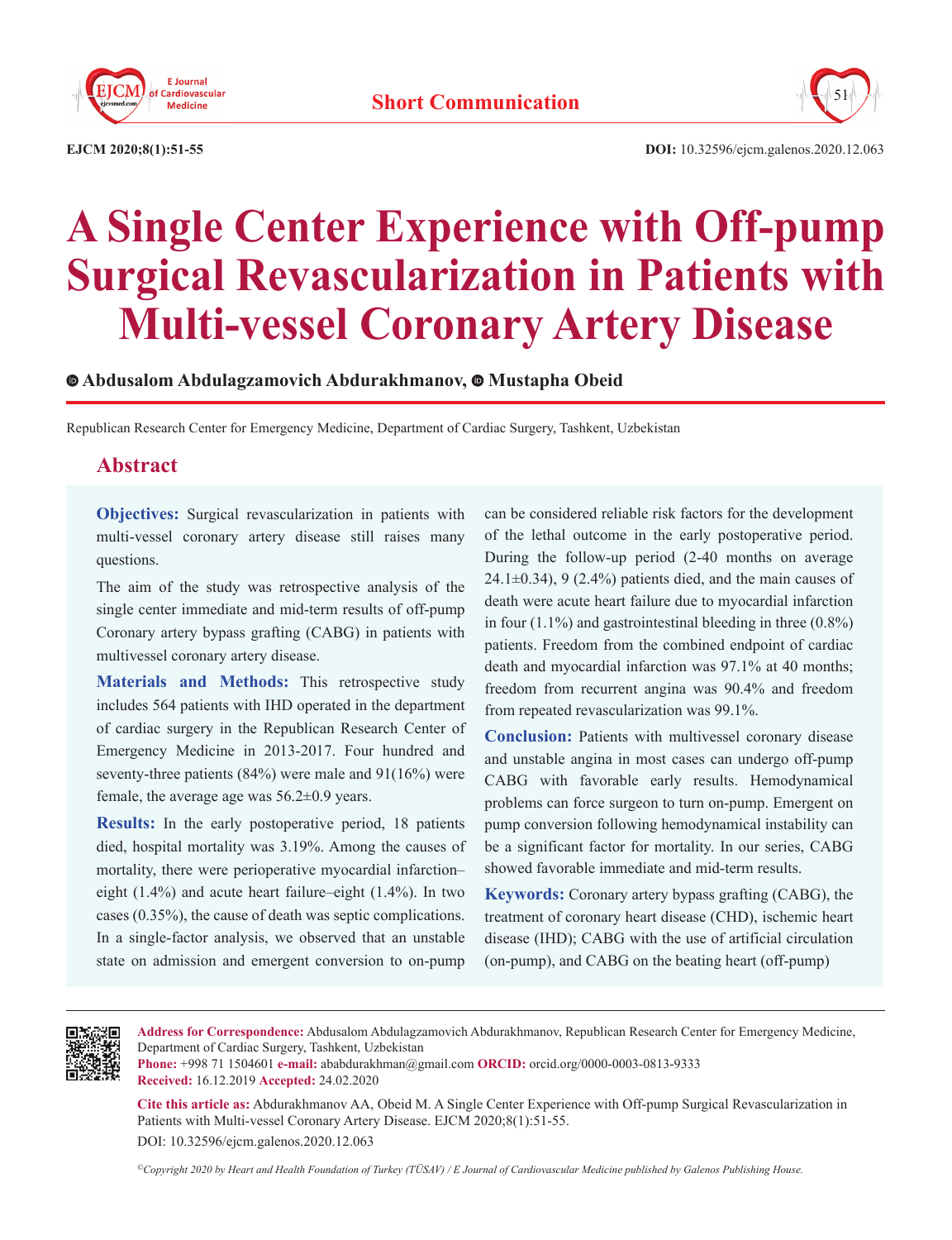



# **Introduction**

Coronary artery bypass grafting (CABG) occupies a special place in the treatment of ischemic heart disease (IHD). Its effectiveness in eliminating the symptoms of angina pectoris and increasing the life expectancy in some patient groups is currently undeniable. There are two methods of surgical revascularization of the cardiovascular system: a standard procedure of CABG with the use of cardiopulmonary bypass (on-pump), and CABG on beating heart (off-pump) $(1,2)$ . Since the late 1990, beating heart CABG has become increasingly popular, as a result of introduction in clinical practice of devices that stabilize the heart for the application of  $anastomosis<sup>(3)</sup>$ . In the literature and modern periodical publications, we can note an active discussion about how and which method is preferred. A number of authors indicate a low efficiency of off-pump CABG associated with the risk of incomplete revascularization, and as a consequence of perioperative myocardial infarction and late graft failure $(4,5)$ . Other authors emphasize the absence of statistically significant differences in the mortality rate, postoperative complications, infarction and stroke in the postoperative period, as well as other advantages and disadvantages when comparing both methods, emphasizes the same duration of functioning of shunts in the long-term follow-up period. Other researchers pay attention to the efficacy and safety of the method on the beating heart, both in patients with low and high risk $(6)$ . In particular, according to the latest publications, off pump myocardial revascularization is accompanied by a short period of stay in the intensive care unit, a reduction in ventilation time and hospitalization, a low rate of atrial fibrillation, blood transfusions compared to conventional CABG, a low requirement for inotropic support, low incidence of respiratory tract infections, stroke, delirium and postoperative myocardial infarction $(2,7)$ .

**Aim:** A retrospective analysis of the single center immediate and mid-term results of off-pump CABG in patients with multivessel coronary artery disease.

## **Materials and Methods**

This retrospective study included 564 patients with IHD operated in the department of cardiac surgery in the Republican Research Center of Emergency Medicine in 2013-2017. Four hundred and seventy three patients  $(84%)$  were male and  $91(16%)$  female, the average age was 56.2±0.9 years. The initial patient data are shown in Table 1.

Most patients, 512 (90.7%), were operated; offpump, standard deep pericardial stitches, Trandelenburg position, operating table rotations, volume preload and/or cardiotonic support were used to provide hemodynamic stability. During the procedure, we preferred to use the standard mechanical pressure stabilizer over vacuum stabilizers (Figure 1).

In most cases,  $(94.8\%)$ , the anterior artery was bypassed using the left internal thoracic artery, the mean number of grafted vessels was - 3.2. In 52 cases, we needed to turn on-pump due to several reasons. Of them, in 29 (5.1%) cases, the conversion was made urgently due to severe hemodynamical destabilization. Continuous variables were expressed as mean  $\pm$  standard deviation and categorical variables as absolute numbers and percentages. Comparisons were performed with the twotailed Student's t-test for continuous variables and Fisher's exact test, or  $\chi^2$  test for categorical variables. All patients'



**Figure 1.** Intraoperative photo. Venous graft on CX artery using simple pressure stabilizer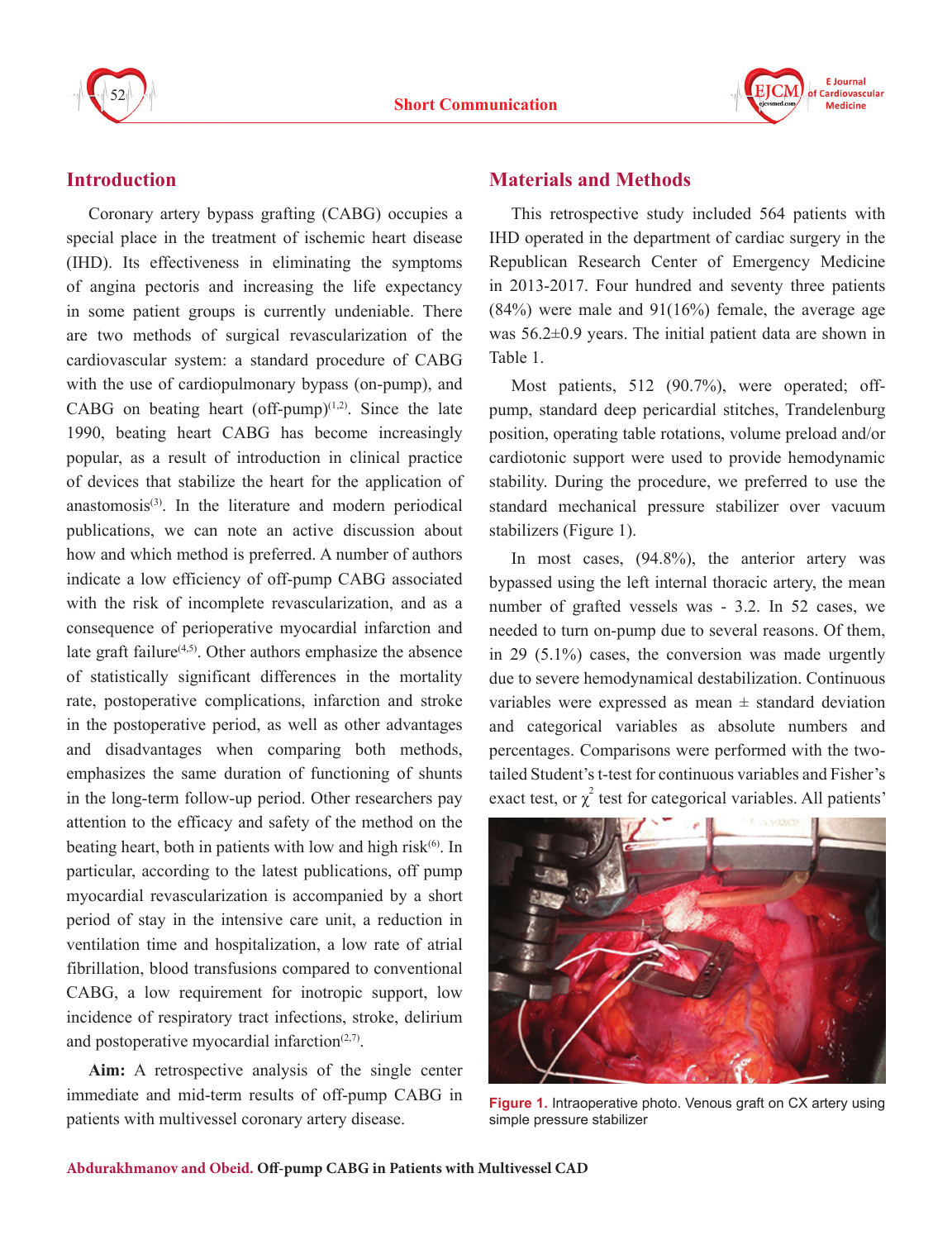



|  |  |  |  | Table 1. Initial patient characteristics (n=564) |  |
|--|--|--|--|--------------------------------------------------|--|
|--|--|--|--|--------------------------------------------------|--|

| The average age                          | 56.04±0.9 years |
|------------------------------------------|-----------------|
| Men                                      | 473 (84%)       |
| Women                                    | 91 (16%)        |
| Unstable angina pectoris                 | 552 (94.6%)     |
| Ongoing acute myocardial infarction      | $12(5.4\%)$     |
| Duration of the disease more than 1 year | 468 (82.9%)     |
| <b>Previous AMI</b>                      | 411 (72.8%)     |
| <b>Diabetes Mellitus</b>                 | 384 (68.0%)     |
| Triple vessel disease                    | 424 (75.2%)     |
| Left main stenosis                       | 140 (24.8%)     |
| <b>COPD</b>                              | 203 (35.9%)     |
| EF%                                      | $44.6{\pm}4.3%$ |

*AMI: Acute myocardial infarction, COPD: Chronic obstructive pulmonary disease, EF: Ejection fraction*

data used in research were used after the informed consent were obtained. Authors declared no ethical conflicts, and research was approved by the Ethical Committee of the Republican Research Center for Emergency Medicine (registered: 28.11.2018, REG no: 75). Authors declared no conflicts of interest or financial support from the third site.

## **Results**

The immediate results of the hospital period, including hospital mortality and complications of the postoperative period, were evaluated.

In the early postoperative period, 18 patients died, hospital mortality was 3.19%. Among the causes of mortality, there were perioperative myocardial infarctioneight (44.45%) and acute heart failure-eight (44.45%). In two cases  $(11.1\%)$ , the cause of death was septic complications.

In a single-factor analysis, we observed that a history of acute myocardial infarction, diabetes mellitus, and COPD were not a risk factor for death, while an unstable state on admission [Odds ratio (OR)=15.38, confidence interval  $(CI) = -4.86 - 48.6$  p<0.0001] and conversion to on-pump for emergency indications (OR=30.25, CI=9.46 - 96.7, p˂0.0001) could be considered as reliable risk factors for the development of the lethal outcome in the early

postoperative period, a low ejection fraction also showed a high probability of a mortality, but the changes were not statistically significant (OR=1.07, CI=0.44-2.57, p=0.88).

Complicated postoperative period was noted in 77 (13.6%) patients. The heart failure - requiring cardiac support was observed in 23 (4.1%) cases, heart rhythm disorders - in 38 (6.7%) cases. Postoperative bleeding was noted in 6 (1.06%) cases, wound conducted complications in seven cases (1.2%). Ischemic stroke was observed in three patients (0.5%).

The duration of hospital stay in the ICU after surgery was 2.4±0.5 days. The duration of the postoperative period in the clinic was 9.8±0.9 days.

#### **Midterm Outcome**

During the follow-up period (2-40 months on average  $24.1\pm0.34$ ), nine (2.4%) patients died, main causes of death were acute heart failure due to myocardial infarction four (1.1%) and gastrointestinal bleeding three (0.8%). Freedom from the combined endpoint of cardiac death and myocardial infarction was 97.1% at 40 months. Kaplan-Meier analysis showed that freedom from recurrent angina was 90.4%. Repeat revascularization was required only in two patients, one patient showed progression of atherosclerosis in native vessels and another showed distal graft stenosis treated effectively by percutaneous coronary intervention - freedom from repeated revascularization was 99.1%.

#### **Discussion**

Some recent studies and meta-analyses have proven the safety and effectiveness of off-pump coronary artery bypass (OPCAB) with favorable early outcomes and have described OPCAB as a safe alternative to conventional CABG, regarding to death rate and postoperative morbidity<sup>(2,8,9)</sup>. Fukui et al.<sup>(10)</sup> have revealed that the number of distal anastomoses per patient  $(3.6\pm1.4)$  in their study was similar to that in the on-pump patients, and complete revascularization was achieved in 99.2% of patients. In the present study, the number of distal anastomoses per patient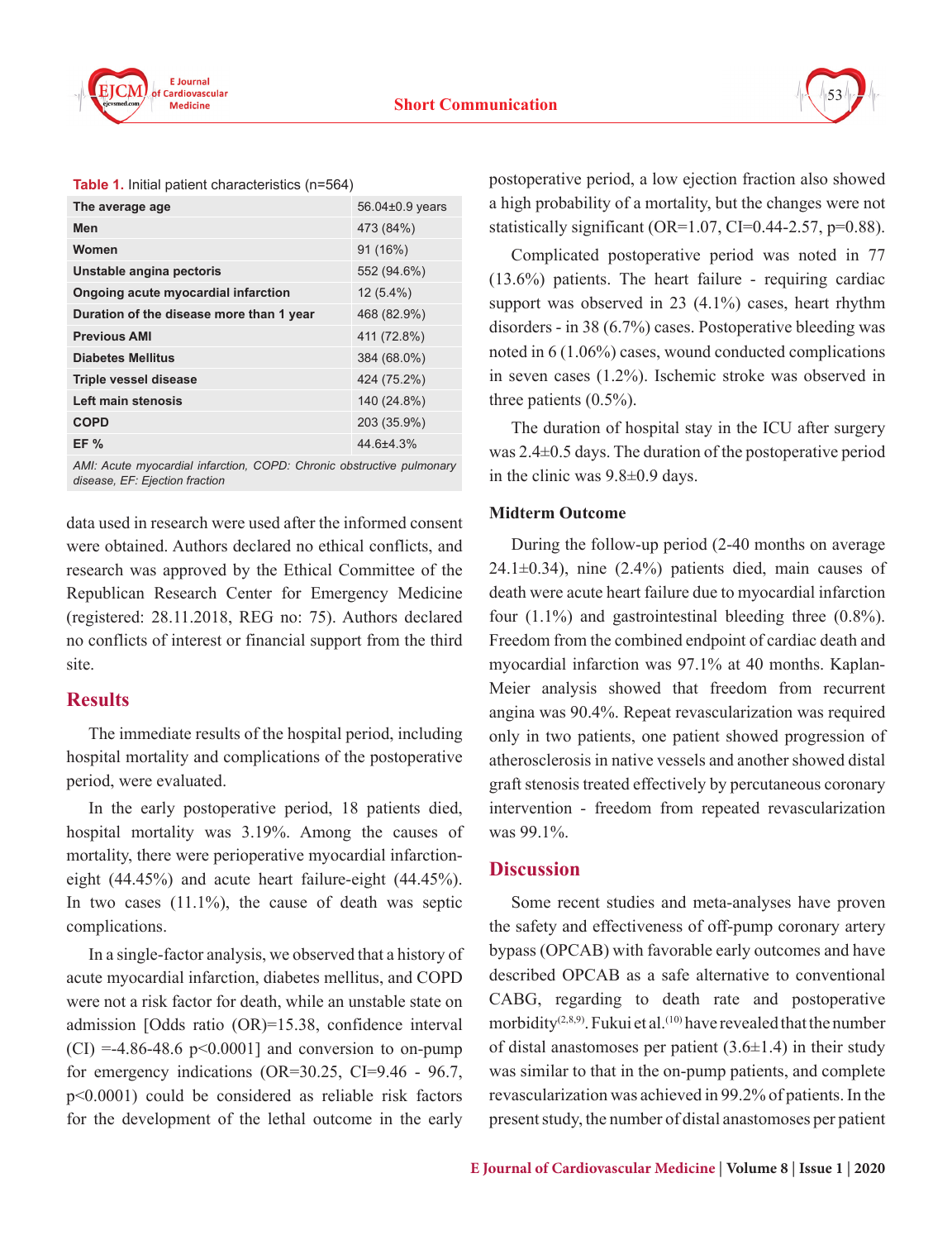



 $(3.6)$  was the same as in Fukui et al.<sup>(10)</sup> study. We can state that complete myocardial revascularization using an offpump technique can be safely performed. Sabik et al. (11) in their work described the equivalent midterm outcomes after off-pump and on-pump CABG, 4-year survival after OPCAB was 87.5%. The results of the present study, with a 40-month survival rate and freedom from cardiac death of 97.1% $\pm$ 0.6%, are almost identical to those of previous studies. The reduction of graft patency can increase the need for repeat revascularization with time. Puskas et al.<sup>(12)</sup> revealed that graft patency in OPCAB patients was similar to that in conventional CABG patients at 30 days (99.0% vs 97.7%) and 1 year (93.6% vs 95.8%) after surgery. In the present study, 90,4% of patients complained on angina recurrence, but overall early graft patency rate was 99.1%, what is almost identical to their results. Recent studies have revealed that off-pump to on-pump conversion can be performed in 5-10% of all cases<sup>(13)</sup>. The rate of performing OPCAB in our isolated CABG patients was 90,8% and overall conversion rate was 9,2% with 5.1% cases being converted urgently due to hemodynamical disturbances. Some studies have underlined that conversion can be an independent risk factor for mortality in early postoperative period<sup>(13,14)</sup>. Our findings also support these data, mortality rate was higher among urgently converted patients.

In the four largest studies in which off-pump and onpump CABG were compared - CORONARY (n=2,357 vs 2,337 on)<sup>(15)</sup>; DOORS (n=450 vs 450 on)<sup>(16)</sup>; GOPCABE  $(n=1271 \text{ off vs } 1268 \text{ on})^{(17)}$  and ROOBY  $(n=1.104 \text{ off vs } 1268 \text{ on})^{(17)}$  $1099$  on)<sup>(18)</sup> there were no significant differences in the incidence of mortality, myocardial infarction or stroke in the early postoperative period or within 30 days after surgery. In the CORONARY and GOPCABE studies, in the long-term period, there was a higher need for repeated revascularization<sup> $(15,17)$ </sup>. In the ROOBY trial - data showed the absence of a statistically significant difference in the frequency of repeated CABG rates $(18)$ . In conclusion, none of these large studies showed a difference in major clinical outcomes between the off-pump and on-pump

CABG during a 30-day follow-up $(15-18)$ . A recent metaanalysis revealed the favorable outcomes of  $OPCAB^{(1,8,9)}$ , and concluded that OPCAB should be considered as a safe alternative to conventional CABG with respect to mortality risk. Thus, we suggest that OPCAB should be performed whenever possible in patients undergoing isolated CABG.

#### **Study Limitations**

The limitations of our clinical study are that the number of patients was small, and the length of clinical followup was relatively short. Another limitation is that this is a single-center and single-surgeon experience.

## **Conclusions**

Patients with multivessel coronary disease and unstable angina in most cases can undergo off-pump CABG with favorable early results. Hemodynamical problems can force surgeon to turn on-pump. Emergent on pump conversion following hemodynamical instability can be a significant factor for mortality. In our series, CABG showed favorable immediate and mid-term results.

## **Ethics**

**Ethics Committee Approval:** The research was approved by the Ethical Committee of the Republican Research Center for Emergency Medicine (registered: 28.11.2018, REG no: 75).

**Informed Consent:** All patients' data used in research were used after the informed consent were obtained.

**Peer-review:** Internally peer-reviewed.

## **Authorship Contributions**

Surgical and Medical Practices: A.A.A., M.O., Concept: A.A.A., Design: A.A.A., Data Collection or Processing: A.A.A., Analysis or Interpretation: A.A.A., M.O., Literature Search: A.A.A., Writing: A.A.A.

**Conflict of Interest:** No conflict of interest was declared by the authors.

**Financial Disclosure:** The authors declared that this study received no financial support.